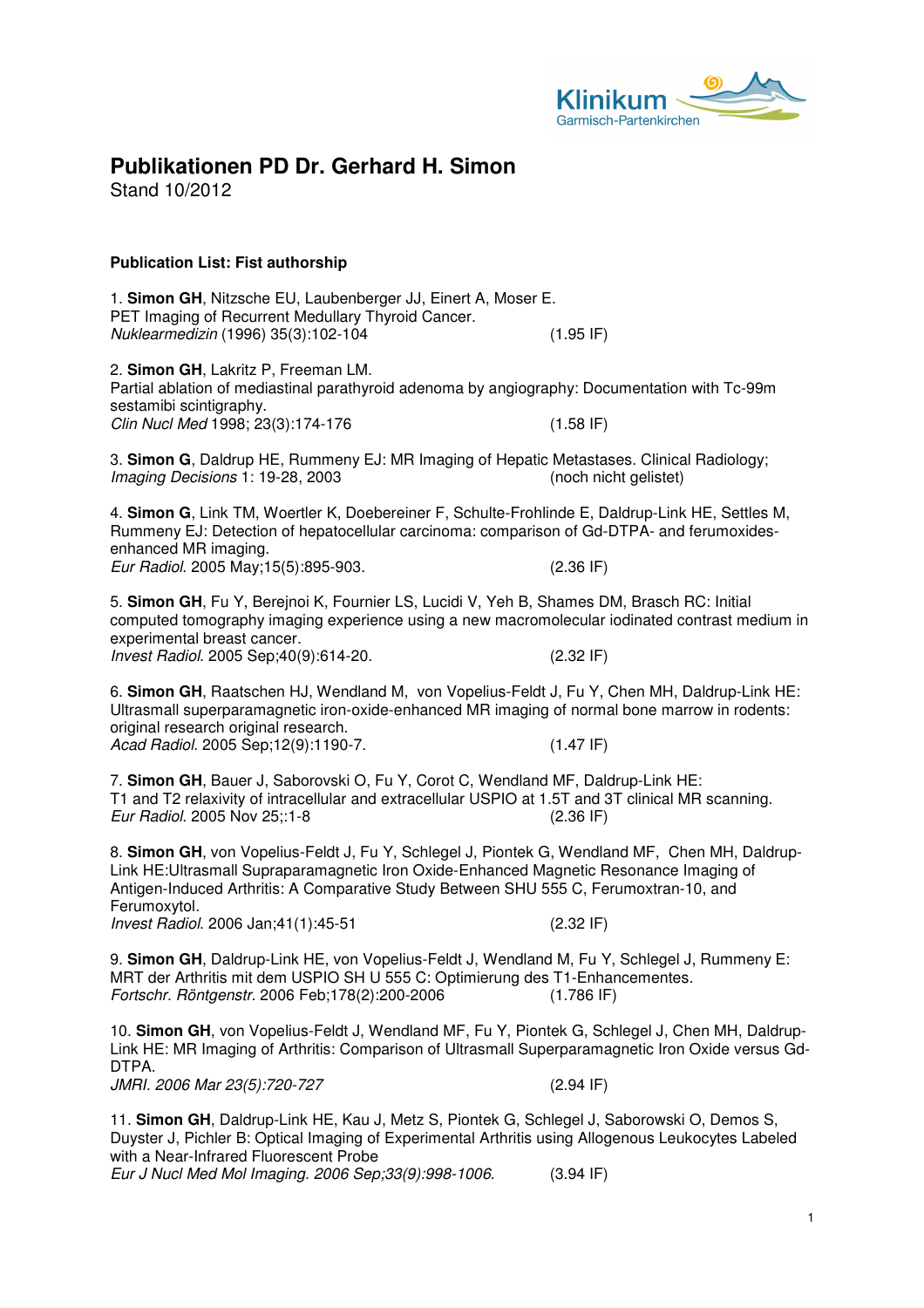

12. **Simon GH**, Daldrup-Link HE, Rummeny EJ [Macrophage specific MRI imaging for antigen induced arthritides : A potential new strategy for the diagnosis of rheumatoid arthritis.] Radiologe. 2007 Jan;47(1):43-52.

### **Publication List: Co-authorship**

1. Kinne R, Becker W, **Simon G**, Paganelli G, Palombo-Kinne E, Wolsky A, Bloch S, Schwarz A, Wolf F, Emmerich F.

Joint Uptake and Body Distribution of a Technetium-99m-labeled Anti-Rat-CD4 Monoclonal Antibody in Rat Adjuvant Arthritis.

J. Nucl. Med. (1993) 34(1) Jan:92-98. (5.362 IF)

2. Einert A, Bonnaire F, **Simon GH**, Kuner E, Moser E. 3-Phasen-Skelettszintigraphie: Perfusion und Vitalität des Hüftkopfes nach medialer Schenkelhalsfraktur und Osteosynthese. Aktuelle Radiol. 1996; 6(5):219-224; aufgegangen in Fortschritte Röntgenst. (1.786 IF)

3. Otte A, Ettlin TM, Nitzsche EU, Wachter K, Hoegerle S, **Simon GH**, Fierz L, Moser E, Mueller-Brand J. PET and SPECT in whiplash syndrome: A new approach to a forgotten brain? J Neurol Neurosurg Psychatry 1997, 63(3):368-372 (3.035 IF)

4. Hoegerle S, Nitzsche EU, Stumpf A, **Simon GH**, Otte A, Schwarzkopf G, Moser E. Incidental appendix carcinoid: Value of somatostatin receptor imaging. Clin Nucl Med. 1997; 22(7):467-469 (1.58 IF)

5. Daldrup-Link HE, Rudelius M, Oostendorp RA, Jacobs VR, **Simon GH**, Gooding C, Rummeny EJ: Comparison of iron oxide labeling properties of hematopoietic progenitor cells from umbilical cord blood and from peripheral blood for subsequent in vivo tracking in a xenotransplant mouse model. Acad Radiol. 2005 Apr;12(4):502-10. (1.47 IF)

6. Daldrup-Link HE, **Simon G**, Brasch RC: Imaging of Tumor Angiogenesis. Current Approaches and Future Prospects.

Curr Pharm Des. 2006;12(21):2661-72. Review. (5.38 IF)

7. Fu Y, Nitecki D, Maltby D, **Simon G**, Berejnoi K, Raatschen H-J, Yeh B, Shames D, Brasch R: Dendritic iodinated contrast agents with PEG Cores for CT Imaging: Synthesis and preliminary characterization. Bioconjug Chem. 2006 Jul-Aug;17(4):1043-56. (3.77 IF)

8. Saborowski O, **Simon GH**, Raatschen HJ, Wendland MF, Fu Y, Knudsen M, Baehner R, Corot C, Chen MH, Daldrup-Link HE: MR imaging of antigen-induced arthritis with the new, folate-receptor targeted contrast agent P866. Contrast Media and Molecular Imaging. 2007 Mar;2(2):72-81

9. Raatschen HJ, **Simon GH**, Fu Y, Sennino B, Shames DM, Wendland MF, McDonald DM, Brasch RC.: Vascular permeability during antiangiogenesis treatment: MR imaging assay results as biomarker for subsequent tumor growth in rats. Radiology. 2008 May;247(2):391-9.

IF := Impact-Factor 2004; JCR Journal Citation Reports<sup>©</sup> Science Edition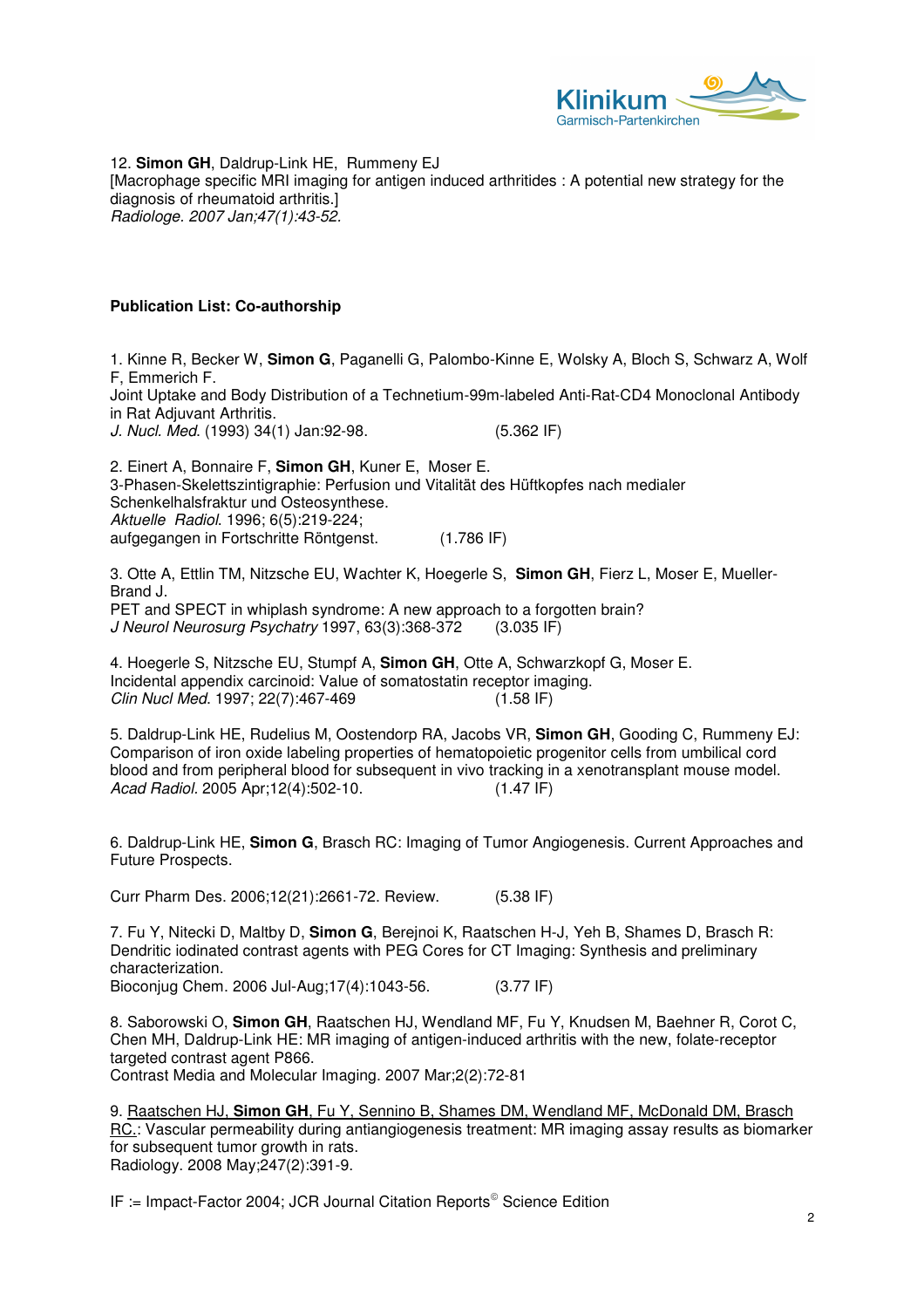

### **Book Chapters**

Kinne R, Becker W, Schwab J, **Simon G**, Schwarz A, Wolf F, Kalden J, Burmester G, Emmerich F. Imaging of Arthritic Joints with Technetium-88-m Labeled Immunoglobulins. Müller-Peddinghaus R (Editor), Leukotriens and Vascular Phenomena of Inflammation Related to Rheumatoid Arthritis. Eular Publishers, Basel (1992): 161-174

# **Published Abstracts of oral Presentations: First authorship**

1. **Simon GH**, Nitzsche EU, Martin J, Barth I, Geibel A, Beyersdorf F, Moser E. Diagnosis of left ventrikular aneurysm using MIBI SPECT- FDG PET: Comparison with echocardiography and ventriculography. Eur J Nucl Med (1996) 73: 508 (P)

2. **Simon GH**, Nitzsche EU, Martin J, Barth I, Geibel A, Beyersdorf F, Moser E. Diagnostik des linksventrikulären Myocard mittels FDG-PET bei Patienten mit fortgeschrittener Herzinsuffizienz: Vergleich mit Echokardiographie und Lävoventrikulographie. Nuklearmedizin (1996) 35 14(P)

3. **Simon GH**, Nitzsche EU, Krautmann F, Hoegerle S, Reinhardt MJ, Imdahl A, Otte A, Moser E: Ist FDG- PET trotz CT-Diagnose einer entzündlichen bzw. tumorösen Pankreaserkrankung indiziert? Nuklearmedizin (1997) 25:176 (P)

4. **Simon GH**, Link TM, Doebereiner F, Rummeny EJ. Detektion maligner Läsionen in zirrhotischem und nicht zirrhotischem Leberparenchym: Vergleich von Gadolinum- und Endorem-verstärkter MRT im gleichen Patienten. 55. Jahrestagung der Bayerischen Röntgengesellschaft e.V., München, 11-13.10.02

5. **Simon GH**, Link TM, Doebereiner F, Becker I, Rummeny EJ. Detection of Hepatocellular Carcinoma in Cirrhotic Livers and Detection of Liver Metastases in Noncirrhotic Livers: Comparison of Gadolinium- and Ferumoxides-Enhanced MR Imaging. RSNA 2002, Radiology Supplement 1, S 300: 250(P), 2002

6. **Simon GH**, von Vopelius-Feldt JF, Fu Y, Berejnoi K, WendlandMF, Daldrup-Link HE: Detection and characterization of antigen-induced arthritis using USPIO-enhanced MR imaging. RSNA 2004, Radiology Supplement 1, S305, 2004

7. **Simon GH**, von Vopelius-Feldt JF, WendlandMF, Fu Y, Berejnoi K, Daldrup-Link HE: Comparison of ferumoxtran-10 and ferumoxytol for MR imaing of experimental arthritis. ECR 2005, Eur Radiol Supplement 1 to Vol 15, S298, 2005

8. **Simon GH**, von Vopelius-Feldt JF, Fu Y, WendlandMF, Chen M, Daldrup-Link HE: MRT der Antigen-induzierten Arthritis im Tiermodell: Vergleich von SHU 555 C und Gd-DTPA. Deutscher Röntgenkongreß 2005. Fortschr. Röntgenstr. 177, Supplement 1: S216

9. **Simon GH**, Wendland MF, Fu Y, Daldrup-Link HE: Ultrasmall Superparamagnetic Iron-Oxideenhanced MR Imaging of Normal Bone Marrow. RSNA 2005, Radiology Supplement 1, S451, 2005

10. **Simon GH**, von Vopelius-Feldt JF, WendlandMF, Fu Y, Berejnoi K, Daldrup-Link HE: Ultrasmall Superparamagnetic Iron-Oxide-enhanced MR Imaging of Antigen-induced Arthritis: A comparison of SHU 555 C, ferumoxtran-10 and ferumoxytol. CMR Contrast Media Research 2005, Evian France 11- 16.10.2005, session 4, 2005, Contrast Media and Molecular Imaging, 2006. .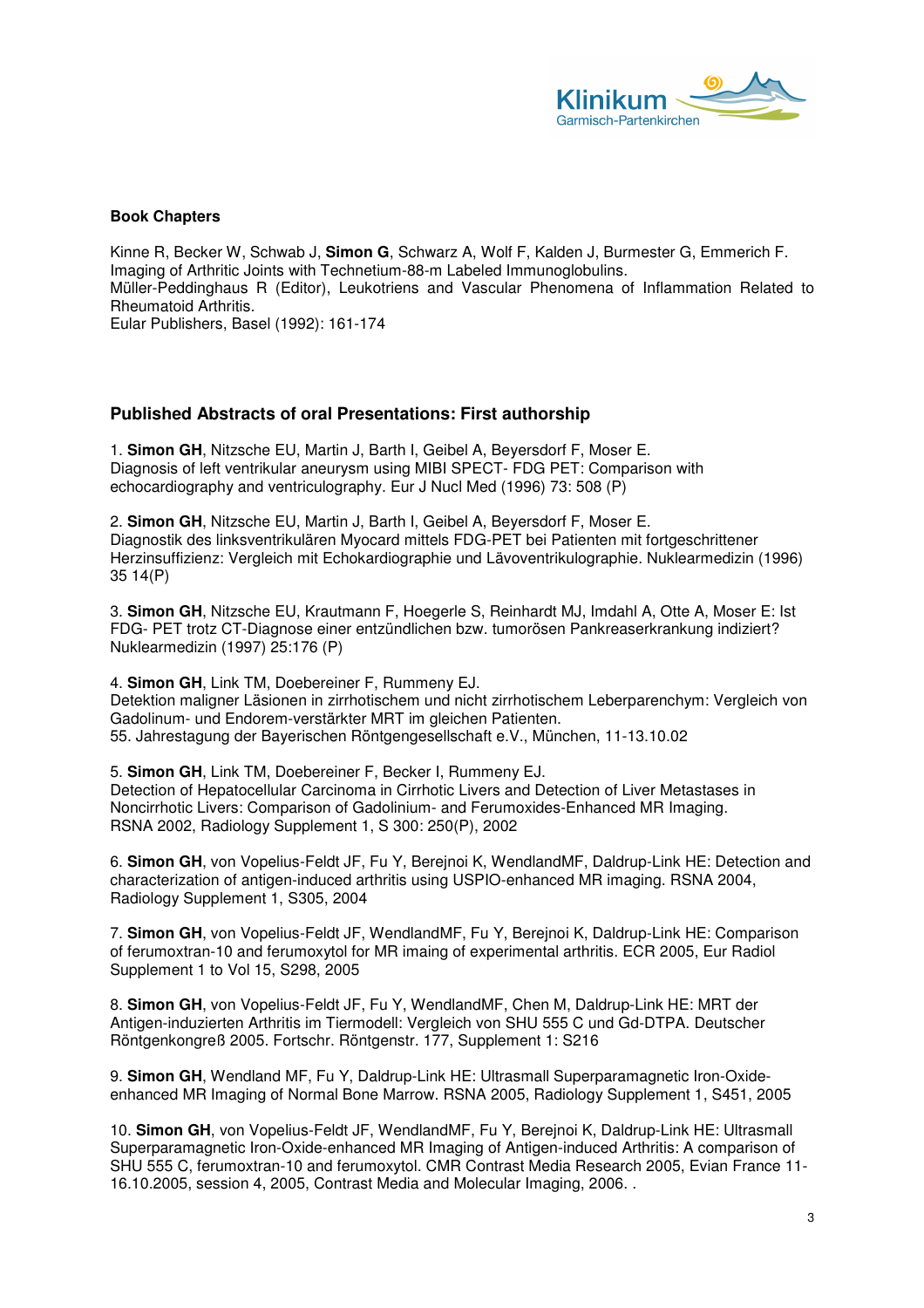

11. **Simon GH**, Kau J, Saborowski O, Metz S, Demos S, Pichler BJ, Daldrup-Link HE: Optical imaging of experimental arthritis using allogenous leukocytes labeled with a near-infrared fluorescent probe. Eur Radiol Supplement 1, 2006.

12. **Simon GH**, von Vopelius-Feldt J, Wendland M, Fu Y, Rummeny EJ, Daldrup-Link HE:MR Imaging of Antigen-induced Arthritis: A comparison between Ultrasmall Superparamagnetic Iron Oxides and standard Gd-DTPA. RSNA 2006, Radiology Supplement 1.

#### **Published Abstracts of oral Presentations: Co-autorship:**

1. Nitzsche EU, Middelkauf H, **Simon GH**, Otte A, Hoh C, Schelbert H, Moser E. Evidence for a neuroexcitatory role for adenosin in humans. Eur J Nucl Med (1996) 26: 173 (P)

2. Barth IC, Schöffler J, **Simon GH**, Nitzsche EU, Moser E: Bildüberlagerung von Transmissions- und Emissionsdaten in der Positronen-Emissions-Tomographie (PET). Nuklearmedizin (1996) 35: 54 (P)

3. Schöffler J, Barth IC, **Simon GH**, Nitzsche EU, E. Moser E: Rechnerische dreidimensionale Normalisierung in der Positronen-Emissions-Tomographie (PET). Nuklearmedizin (1996) 35: 56 (P)

4. Nitzsche EU, Middelkauf HR, Gibbs GG, **Simon GH**, Moser E, Schelbert HR: Mediatoren der autonomen Funktion: Adenosin besitzt beim Menschen eine neuroexzitatorische Funktion – Eine PET Studie. Nuklearmedizin (1996) 35: 59 (P)

5. Nitzsche EU, **Simon GH**, Krautmann F, Hoegerle S, Krause T, Moser E: Is FDG PET Indicated when Cancer Disease of the Pancreas is diagnosed based on CT. Eur J Nucl Med (1997) 38: 144 (P)

6. Woertler K, Martinek V, Rechl H, Röttinger M, **Simon G**, Rummeny EJ. MR-arthrography in assessment of cartilage lesions of the knee: Value of delayed imaging after Gd-DTPA diffusion. ECR 2003, Eur Radiol 2003 (13), Supplement 1: S 132

7. Woertler K, Martinek V, Rechl H, Röttinger M**, Simon G**, Rummeny EJ: Diagnostik von Knorpelläsionen des Kniegelenkes mittels MR-Arthrographie und Spätaufnahmen nach Gd-DTPA Diffusion. DRK 2003, Fortschr Röntgenstr 2003 (175), Suppl. 1: S126

8. Kolk A, Neff A, Simon G, and Horch H.-H: A New Algorithm for Determination of the Disc Position in Real Time-MRI IADR 2003, Goteborg, Sweden: Abstract 3067

9. Saborowski O, Raatschen H, **Simon GH**, Wendland MF, Corot C, Daldrup-Link HE: MR Imaging of Immune Mediated Arthritis with the New, Folate-receptor Targeted Contrast Agent P866. RSNA 2005, Radiology Supplement 1, S224, 2005

10. Daldrup-Link HE, **Simon GH**, von Vopelius-Feldt J, Saborowski O, Brasch RC, Gooding C: Comparison of Ferumoxtran-10 and Gadopentetate for MR Imaging of Arthritis. Annual Meeting of the Society for Pediatric Radiology. Pediatric Radiology 35, Supplement 1, 2005

11. Daldrup-Link HE, Saborowski O, **Simon GH**, Corot C et al: Proof-of-concept of folate-receptor targeted MR Imaging of antigen-induced arthritis. CMR Contrast Media Research 2005, Evian France 11-16.10.2005, session 4, 2005, Contrast Media and Molecular Imaging, 2006.